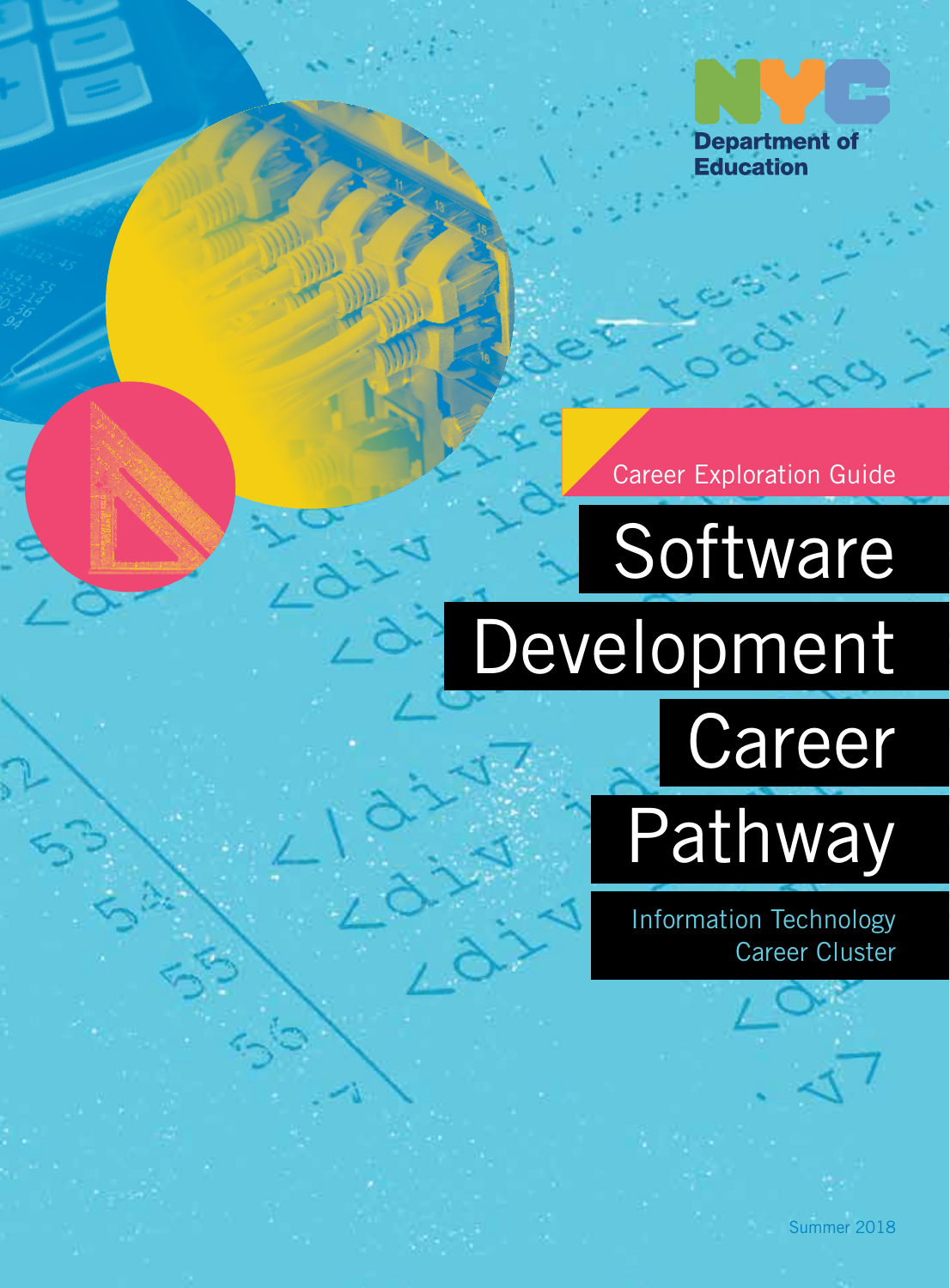## Getting Started

## **What is software?**

Computers and other smart devices are made up of hardware and software. **Hardware** includes all of the physical parts of a device, like the power supply, data storage, and microprocessors. **Software** contains instructions that are stored and run by the hardware. Other names for software are programs or applications.

Software includes operating systems—like Windows, Apple, and Google Android—and the applications that run on them— like word processors and games. Software applications can be run directly from a device or through a connection to the Internet.

# **What is Software Development?**

Software development is the design and creation of software and is usually done by a team of people. In large businesses, people may specialize in a single function. In smaller businesses, people may take on multiple roles. Together, these functions make up "software development." They are:

**Architects** think about the purpose of the software and decide how to achieve it. Job titles in this field include software architect or solutions architect.

**Developers** create the software. They may do some programming, but they also may delegate some to programmers. They are called software developers or software engineers. Web developers can specialize in the front-end—or what users interact with—the back-end, or both. Web developers that do both are called full-stack developers.

**Programmers** enter the code that makes the software run using one or more programming languages. The language they use depends a great deal on the purpose of the software. Some programming languages are better suited to certain tasks. Programmers are also known as coders.

**Quality Testers** test the application to make sure it runs like it is supposed to. They are also called quality assurance (QA) analysts.

**Designers** create the look of the application. They also can be called user interface (UI) developers or designers. For web applications, designers are also involved in front-end development.

**User Experience** developers specialize in how the end user navigates through and experiences the application. They do a lot of testing with people to make sure that the software is easy to use and serves the intended purpose. They are sometimes called UX specialists or UI-UX developers.

**Managers** coordinate all of the people who are involved in the design and creation process. They delegate tasks and make sure the software gets completed on time and within budget. They are usually called IT Project Managers.

Software development teams may also include subject matter experts, writers, and sales and marketing professionals.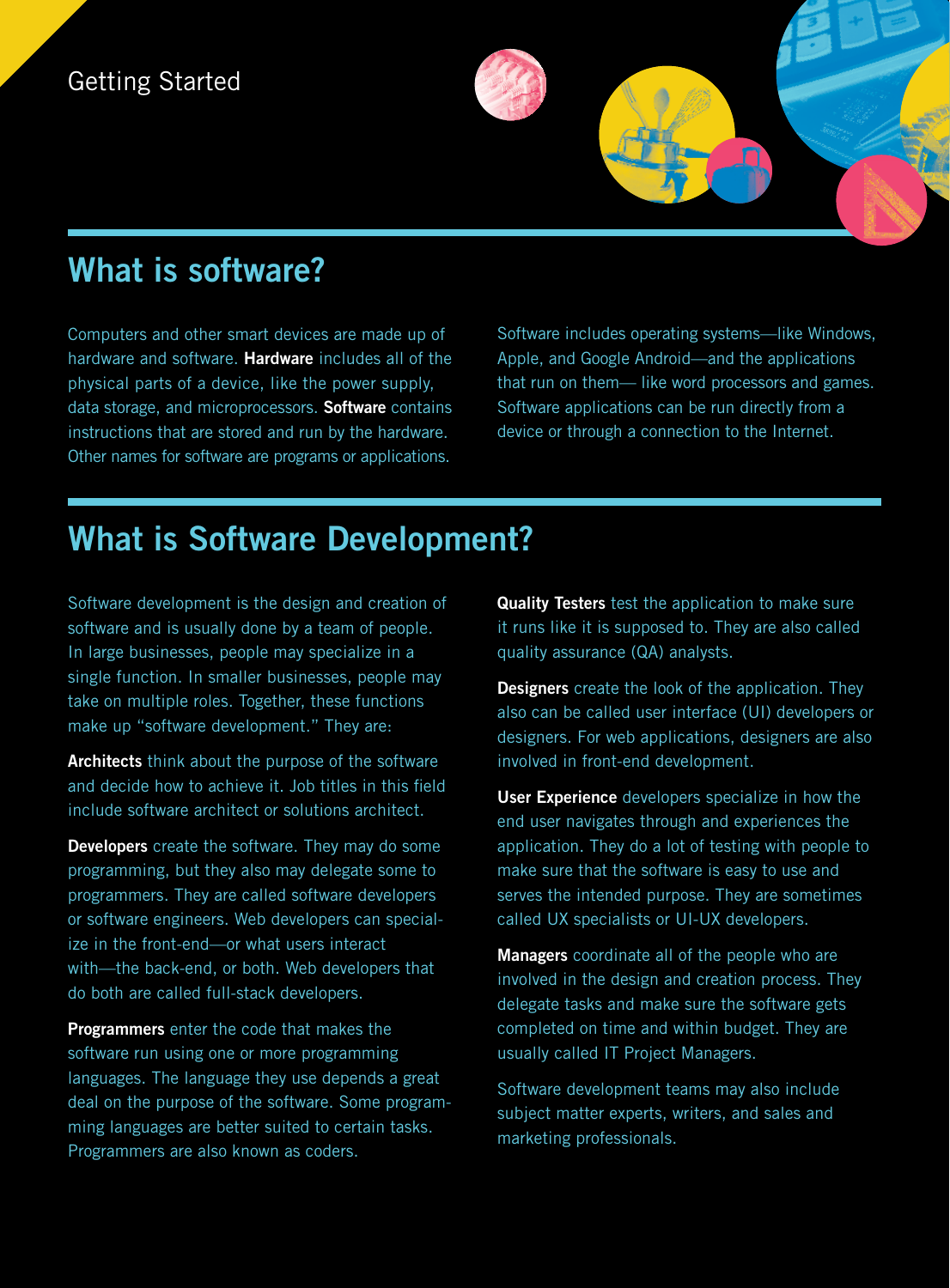# **What Types of Software Can You Develop?**

**Web applications** are websites that allow users to check email, share documents, and shop online, among other things. Users access them with a connection to the Internet through a web browser like Firefox, Chrome, or Safari. Web browsers are the platforms people use to find, retrieve, and display information online. Web browsers are applications too.

**Enterprise software** are off-the-shelf applications that are customized to the needs of businesses. Popular examples include Salesforce, a customer contact management system, and PeopleSoft, a human resources information system.

**Mobile applications** are programs that can be accessed directly through mobile devices like smart phones and tablets. Many mobile applications have web-based counterparts.

**Desktop applications** are programs that are stored on and accessed from a computer or laptop, like word processors and spreadsheets.

## **Where do Developers Work?**

Software development happens in just about every industry. In New York City, the main ones are Information Technology (IT) Services and Solutions, Web Portals, and Software Publishing.

**IT services and solutions companies** like Cisco Systems, Data, Inc., and NTT Data hire people to develop and implement software and systems for clients or the general public.

**Web portals** bring information together from a variety of sources across the Internet to present to an end user. In New York City, Google, Yahoo, and Facebook are some of the biggest employers of software developers in this field.

**Software publishers** market, advertise, design and sell software. Many publishers employ developers to create the software in-house. A lot of New York City's tech start-ups are software publishers. The largest New York City employers in this field are Adobe, Salesforce, Oracle, and SAP.

Many other types of businesses need software developers. In fact, in New York City, most software developers work in places like **commercial and investment banks**, **television and cable broadcasting**, **online shopping**, and **hospitals**. Some of New York City's largest software development employers in these industries are JPMorgan Chase and Goldman Sachs in banking, CBS and NBC in broadcasting, Amazon and EBay in retail, and NYU Langone and Montefiore Hospitals.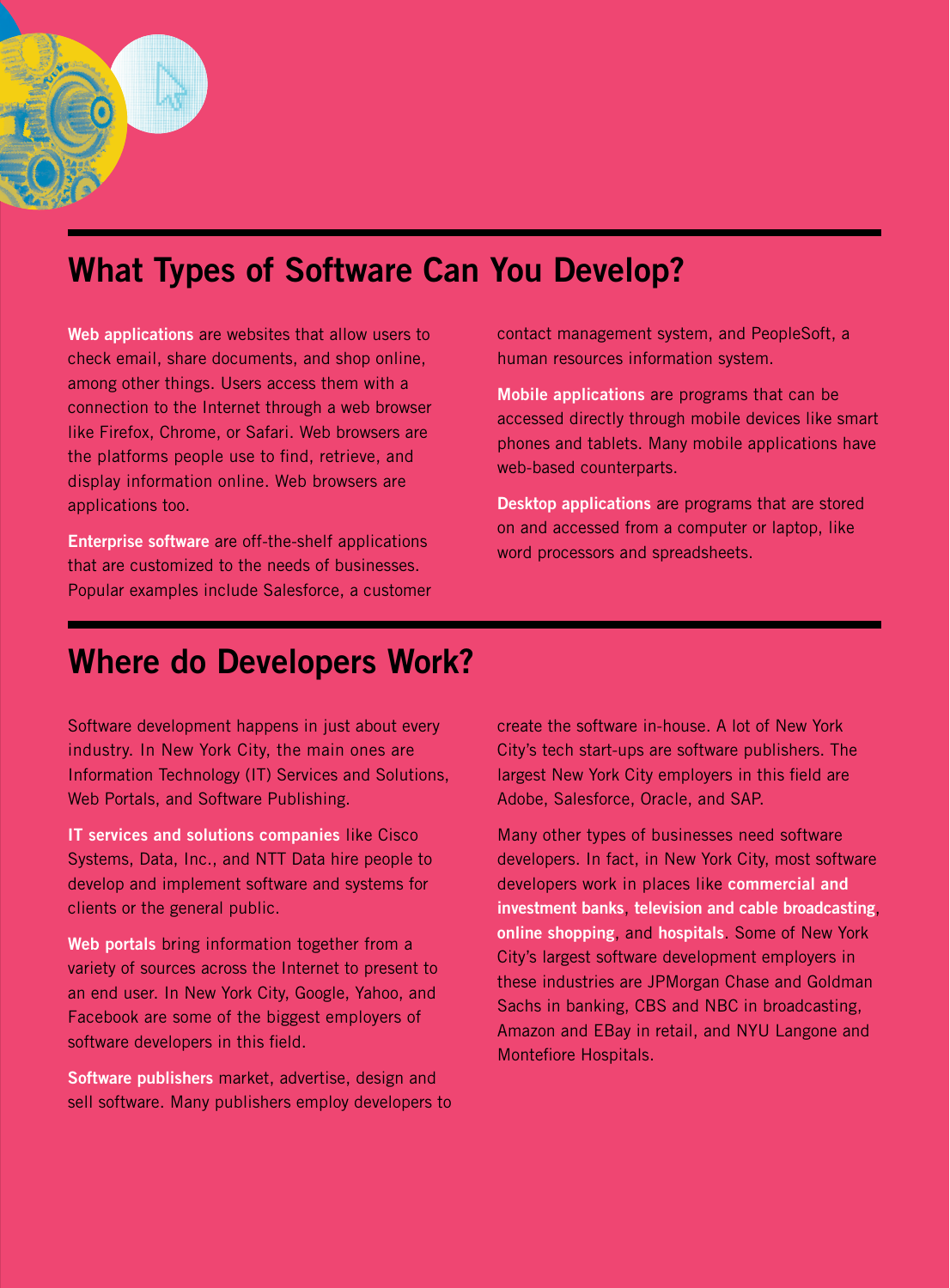### Software Development Career Pathways

### **Where Can I Get More Information?**

Some useful online tools to explore careers in software development include:

- **Bureau of Labor Statistics Occupational Outlook Handbook** https://www.bls.gov/ooh/computer-and-information-technology/software-developers.htm
- **O\*NET Online** https://www.onetonline.org/link/summary/15-1133.00 or https://www.onetonline.org/link/summary/15-1132.00
- Beginners can explore coding and programming at the **Code Academy** online: https://www.codecademy.com/

**Team Leader** \$62K–\$119K

### **Career Pathways**

- **Quality Assurance**
- General Software Development
- User Interface-Front End
- Web Development
- Management

**Database Administrator** \$38K–\$75K

> **Web Designer** \$40K–\$76K

**Programmer/ Analyst** \$51K–\$85K

**UI/UX Designer** \$65K–\$116K

> **Software Engineer \$69K–\$127K**

**Quality Engineer** \$52K–\$87K

Bachelor's Degree plus 0–2 years

**QA Tester** \$36K–\$61K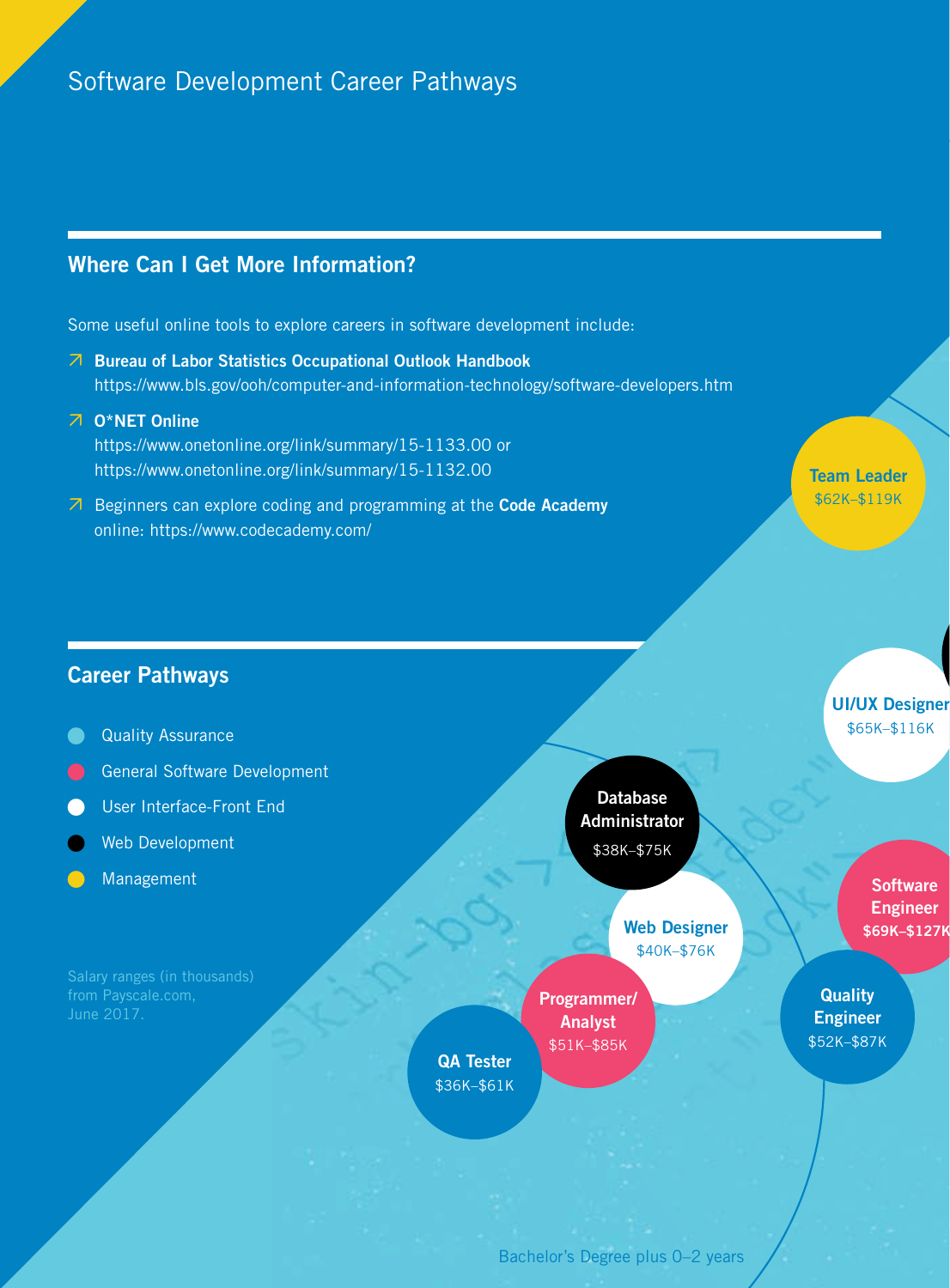#### **Director** \$92K–\$191K



#### **Quality Testing**

Employers want entry-level testers to know SQL, Java, and a QA application called Selenium. It is helpful to understand the whole software development lifecycle, work well in teams, and have good problem-solving skills. Understanding and working with automation tools can help you advance in your career.

#### **General Software Development**

To get your first job as a developer, it helps to know Python, Ruby, or Perl and C++, C#, or Java. It will be helpful to have some knowledge of database management systems like Oracle or SQL Server. Communication skills and creativity will help you to advance in your career.

#### **Front-End Web Development**

If you use tools like WordPress and Bootstrap, you don't have to learn how to code, too. Most employers want candidates to know hypertext markup language (HTML), cascading style sheets (CSS), and JavaScript. HTML creates a web page's skeleton; CSS makes it look professional; and JavaScript makes it interactive. Adobe Photoshop and Illustrator are also helpful tools.

#### **Back-End Web Development**

Python and JavaScript are the most in-demand languages for back-end development. It's also important to know how to build and query databases with a structured query language like MySQL, NoSQL, or SQL. To advance, it is helpful to have good project management skills too.

#### **Management**

With the right skills and experience (usually, three to five years) you can choose to move into a management track from any specialization. You will need to show hat you have leadership potential, excellent written and oral communications, and planning and problem-solving skills.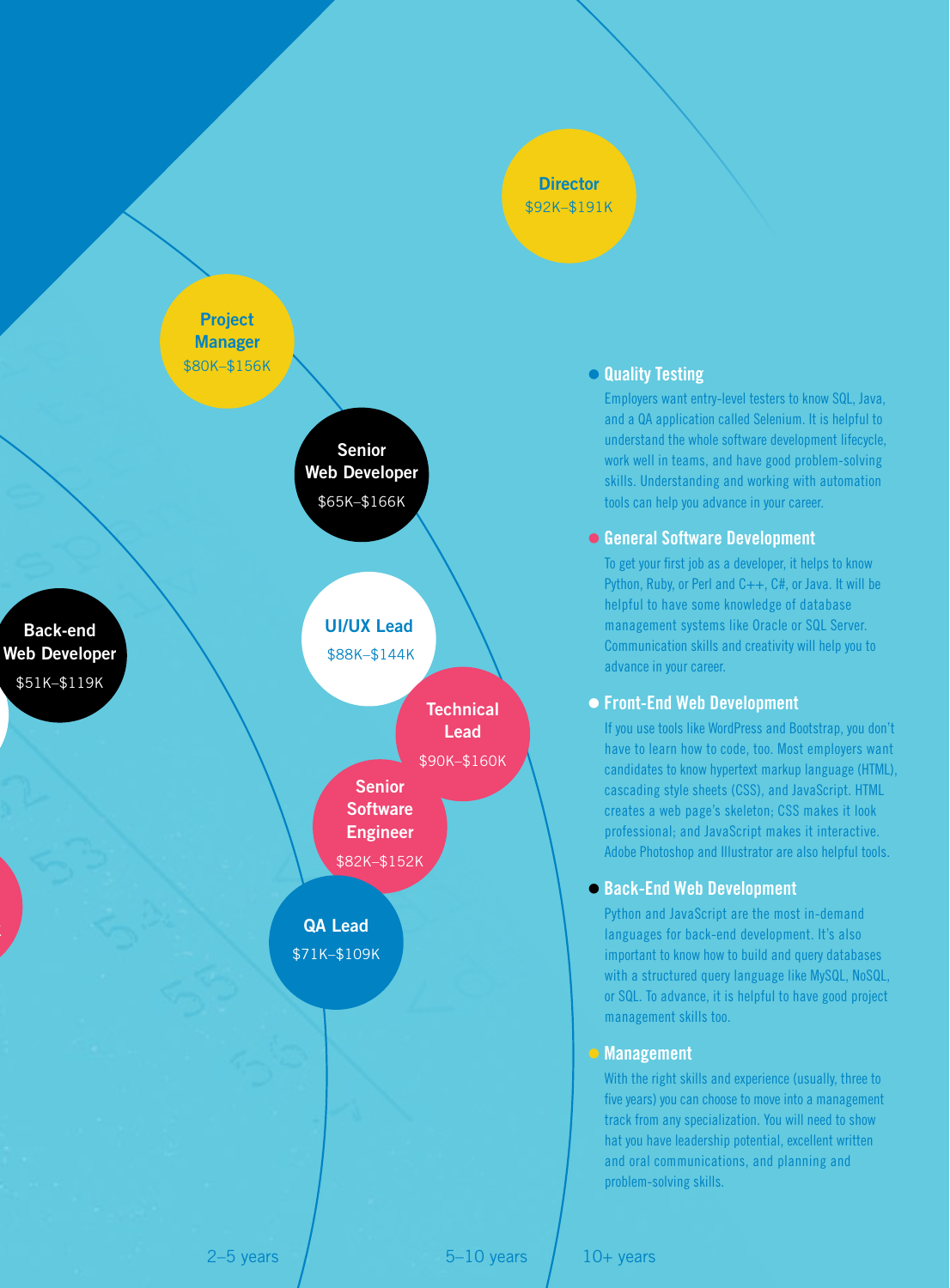# **How do I Get My Foot in the Door?**

There are a few ways to become a software developer, but the best route includes the following steps:

**Keep studying math.** Software development often involves coming up with mathematical solutions to computing problems, so, it's important to have a good grasp of advanced math concepts.

**Learn how to code.** Even though developing software is more than coding, it will be important to know at least two or three languages very well. Some of the most in-demand languages in New York City include Java, JavaScript, Python, C#, and C++.

**Create applications.** Once you learn how to code, you should design and develop at least one product. It could be a website, a mobile app, or even a

game. Employers appreciate practical experience just as much as good grades and lots of knowledge.

**Get an internship.** Internships are the best way to get trained and gain practical experience looking for a software development job.

**Get a bachelor's degree.** Most developers have four-year degrees in software engineering or computer engineering. If you major in Computer Science, make sure to complement your studies with practical experience. If you major in Computer Information Systems or Information Technology, make sure you take courses on the principles of computing. It is possible to get a developer job without the bachelor's degree, but you may earn less or have fewer responsibilities.

## **Would I Like to be a Software Developer?**

There are many websites where you can go to explore what you like and what you are good at. Some useful tools include:

- O\*NET Interest Profiler www.mynextmove/explore/ip
- Careerwise www.careerwise.mnscu.edu/careers/interestProfiler www.careerwise.mnscu.edu/careers/clusterAssessment
- Careerinfonet www.careerinfonet.org/skills/skills

Below are a few traits that you typically find in software developers that could also help you decide if this career is right for you.

**Problem-solving.** A lot of people overlook problems in the course of any given day. Software developers tend to be the people who see the problems when others don't and who then actively work to solve them.

**Logical.** If you are able to create arguments with sound logic, you have another skill important to software development.

**Strategic.** If you enjoy envisioning how different decisions lead to different conclusions, you have another interest that is critical to software development. A lot of software developers like to play strategy games like chess.

**Social.** Even though a lot of people think of software developers as introverts or loners, software development is a social field. Software is almost always developed by interdisciplinary teams.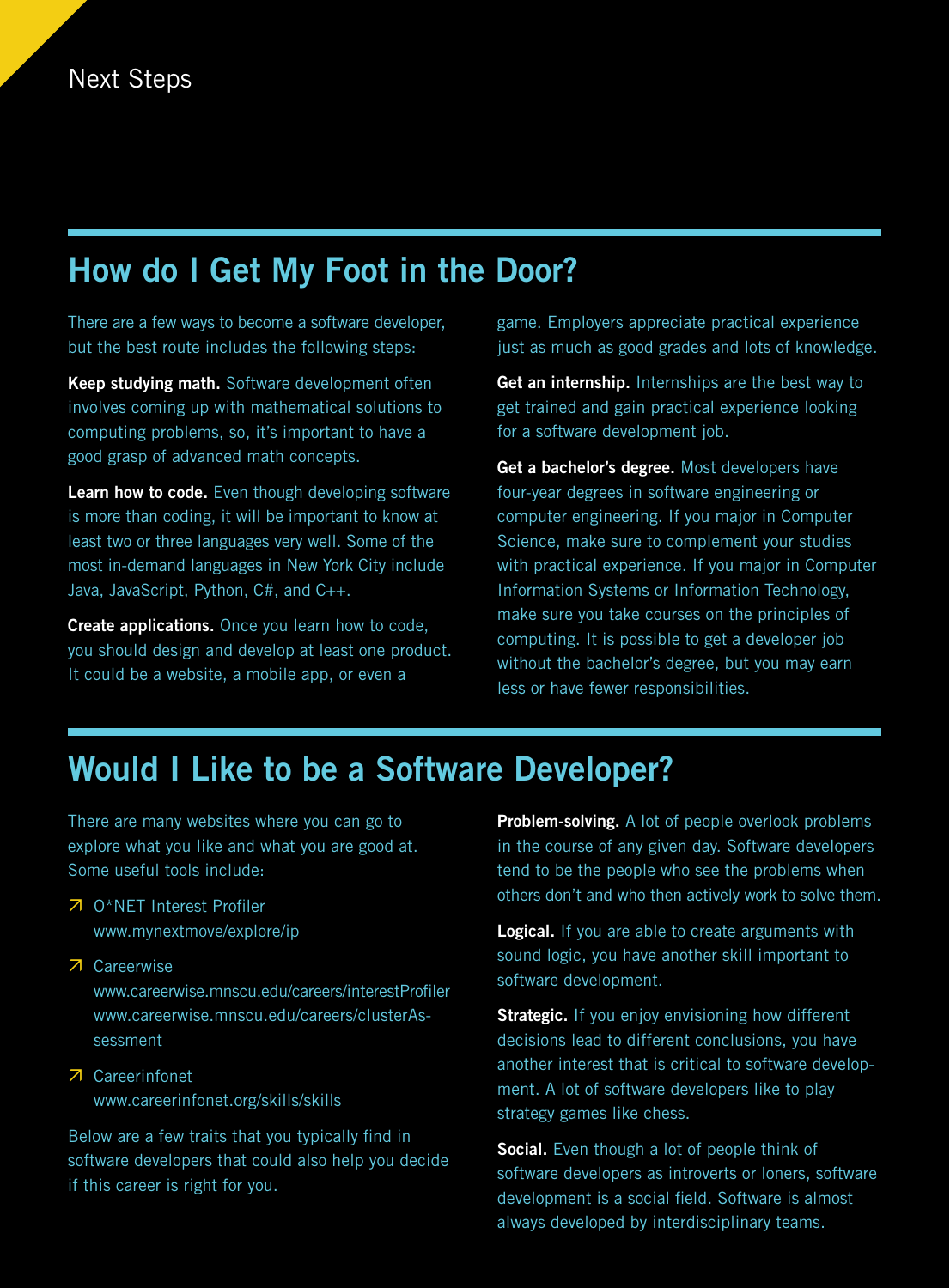### **Where Would I Go to School to Prepare for a Career in Software Development?**

| <b>NEW YORK CITY HIGH SCHOOLS</b>                                           |           |                             | <b>CTE PROGRAM NAME</b>                                          |                                          |                        |          |  |
|-----------------------------------------------------------------------------|-----------|-----------------------------|------------------------------------------------------------------|------------------------------------------|------------------------|----------|--|
| <b>BRONX</b>                                                                |           |                             |                                                                  |                                          |                        |          |  |
| Academy for Language and Technology                                         |           |                             | Academy for IT/Computer Science                                  |                                          |                        |          |  |
| Bronx Academy for Software Engineering                                      |           |                             | Software Engineering                                             |                                          |                        |          |  |
| Herbert H. Lehman High School                                               |           |                             | Information Technology                                           |                                          |                        |          |  |
| <b>BROOKLYN</b>                                                             |           |                             |                                                                  |                                          |                        |          |  |
| Academy of Innovative Technology                                            |           |                             | Information Technology/Game Systems Design                       |                                          |                        |          |  |
| James Madison High School                                                   |           |                             | Academy of Information Technology                                |                                          |                        |          |  |
| <b>MANHATTAN</b>                                                            |           |                             |                                                                  |                                          |                        |          |  |
| Academy for Software Engineering                                            |           |                             | Software Engineering                                             |                                          |                        |          |  |
| Inwood Early College for Health Information Technologies                    |           |                             | Information Technology                                           |                                          |                        |          |  |
| Manhattan Bridges High School<br>Manhattan Early College for Advertising    |           |                             | Academy of Information Technology<br><b>Computer Programming</b> |                                          |                        |          |  |
| Urban Assembly Maker Academy                                                |           |                             | <b>Computer Engineering Technologies</b>                         |                                          |                        |          |  |
| Urban Assembly Maker Academy                                                |           |                             |                                                                  | Computer Software and Media Applications |                        |          |  |
| <b>QUEENS</b>                                                               |           |                             |                                                                  |                                          |                        |          |  |
| Bayside High School                                                         |           | <b>Computer Programming</b> |                                                                  |                                          |                        |          |  |
| Business Technology Early College High School                               |           |                             | Computer Science and Technology                                  |                                          |                        |          |  |
| Grover Cleveland High School                                                |           |                             | Academy of Information Technology                                |                                          |                        |          |  |
| The Young Women's Leadership School of Astoria                              |           |                             | Software Engineering/Web Design                                  |                                          |                        |          |  |
|                                                                             |           |                             |                                                                  |                                          |                        |          |  |
| RELATED CONTINUING EDUCATION PROGRAMS<br><b>CITY UNIVERSITY OF NEW YORK</b> |           |                             |                                                                  |                                          | <b>DEGREE PROGRAMS</b> |          |  |
|                                                                             | Data-base | Design                      | Programming and                                                  | Associate                                | Bachelor's             | Master's |  |
|                                                                             |           |                             | <b>Development</b>                                               |                                          |                        |          |  |
| <b>BRONX</b>                                                                |           |                             |                                                                  |                                          |                        |          |  |
| <b>Bronx Community College</b>                                              |           |                             |                                                                  |                                          |                        |          |  |
| Herbert H Lehman College                                                    |           |                             |                                                                  |                                          |                        |          |  |
| <b>BROOKLYN</b>                                                             |           |                             |                                                                  |                                          |                        |          |  |
| <b>Brooklyn College</b>                                                     |           |                             |                                                                  |                                          |                        |          |  |
| Kingsborough Community College                                              |           |                             |                                                                  |                                          |                        |          |  |
| Medgar Evers College                                                        |           | e                           |                                                                  |                                          |                        |          |  |
| New York City College of Technology                                         |           |                             |                                                                  |                                          |                        |          |  |
| <b>MANHATTAN</b>                                                            |           |                             |                                                                  |                                          |                        |          |  |
| <b>Baruch College</b>                                                       |           |                             |                                                                  |                                          |                        |          |  |
| Borough of Manhattan Community College                                      |           |                             |                                                                  |                                          |                        |          |  |
| City College<br>Graduate School and Community Center                        |           |                             |                                                                  |                                          | ●                      |          |  |
| Hunter College                                                              |           |                             |                                                                  |                                          | e                      |          |  |
| John Jay College                                                            |           |                             |                                                                  |                                          |                        |          |  |
| School of Professional Studies                                              |           |                             |                                                                  |                                          |                        |          |  |
| <b>QUEENS</b>                                                               |           |                             |                                                                  |                                          |                        |          |  |
| LaGuardia Community College                                                 | ●         |                             |                                                                  |                                          |                        |          |  |
| Queens College                                                              |           |                             |                                                                  |                                          |                        |          |  |
| Queensborough Community College                                             |           |                             |                                                                  |                                          |                        |          |  |
| York College                                                                |           |                             |                                                                  |                                          |                        |          |  |
| <b>STATEN ISLAND</b>                                                        |           |                             |                                                                  |                                          |                        |          |  |
| College of Staten Island                                                    |           |                             | Α                                                                |                                          |                        |          |  |
|                                                                             |           |                             |                                                                  |                                          |                        |          |  |

Accurate as of Summer 2017